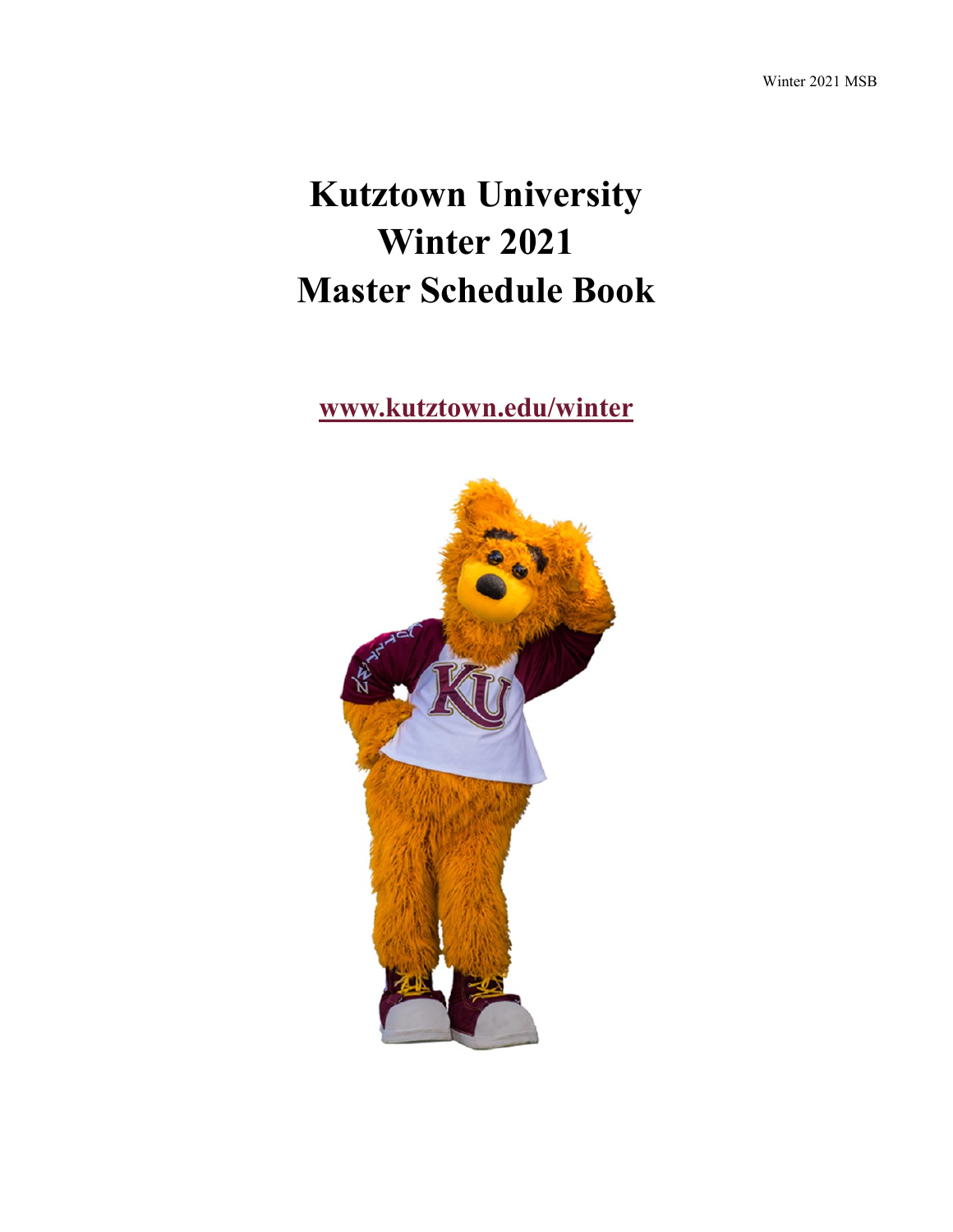### **Table of Contents**

<span id="page-1-0"></span>

| <b>Important Dates*</b>                                                                                                 |                       |  |  |  |  |
|-------------------------------------------------------------------------------------------------------------------------|-----------------------|--|--|--|--|
| Registration begins                                                                                                     | 10/27/2020            |  |  |  |  |
| Classes begin                                                                                                           | 12/16/2020            |  |  |  |  |
| Last Day to register/add courses<br>(including Special Arrangements)                                                    | 12/17/2020            |  |  |  |  |
| Last day to drop a course without a "W"                                                                                 | 12/17/2019            |  |  |  |  |
| "W" Period                                                                                                              | 12/18/2020 - 1/8/2021 |  |  |  |  |
| <b>TBD</b><br>Last day to apply for Winter Graduation                                                                   |                       |  |  |  |  |
| Last day of classes.<br>Final exams to be completed by this date.                                                       | 1/14/2021             |  |  |  |  |
| *Dates are subject to change. Please see online calendar the most up-to-date information regarding dates and deadlines. |                       |  |  |  |  |

Questions or concerns regarding the calendar should be directed to the Registrar, Ted Witryk, at **[regoffice@kutztown.edu](mailto:regoffice@kutztown.edu)**.

Registration questions/concerns, Registrar's Office 610-683-4485 or via email at **[regoffice@kutztown.edu](mailto:regoffice@kutztown.edu)**.

Computer access questions/concerns, IT Help Center 610-683-1511 or via email at **[helpcenter@kutztown.edu](mailto:helpcenter@kutztown.edu?subject=%20)**.

#### **Registration Information**

**Kutztown students that are active** can find directions on how to register through MyKU at **[https://mykusupport.kutztown.edu/support/solutions/articles/9000152233](https://mykusupport.kutztown.edu/support/solutions/articles/9000152233-adding-a-class)-adding-a-clas[s](https://www.kutztown.edu/about-ku/administrative-offices/information-technology/myku-information/students.htm)**

**Non-Kutztown students** can complete the electronic registration form by clicking the Non-KU link on the Kutztown Summer website **[https://www.kutztown.edu/winter](#page-1-0)**

Registration in Undergraduate courses for the Winter does NOT admit a student to a regular degree program at Kutztown University or establish any priority for admission. Non-KU students registering for Graduate-level courses (with the exception of Art Institute courses) must also complete the Graduate Admissions Application at **[https://www.kutztown.edu/graduateapply](#page-1-0)**

#### **Registration and course enrollment is not complete until payment is made in full.**

Please refer to the Office of Student Accounts' website**: [https://www.kutztown.edu/costs](https://www.kutztown.edu/costs-and-financial-aid/office-of-student-accounts.htm)-and-financial-aid/office-of-student -[accounts.htm](https://www.kutztown.edu/costs-and-financial-aid/office-of-student-accounts.htm)** to calculate your bill. Some courses may have additional fees.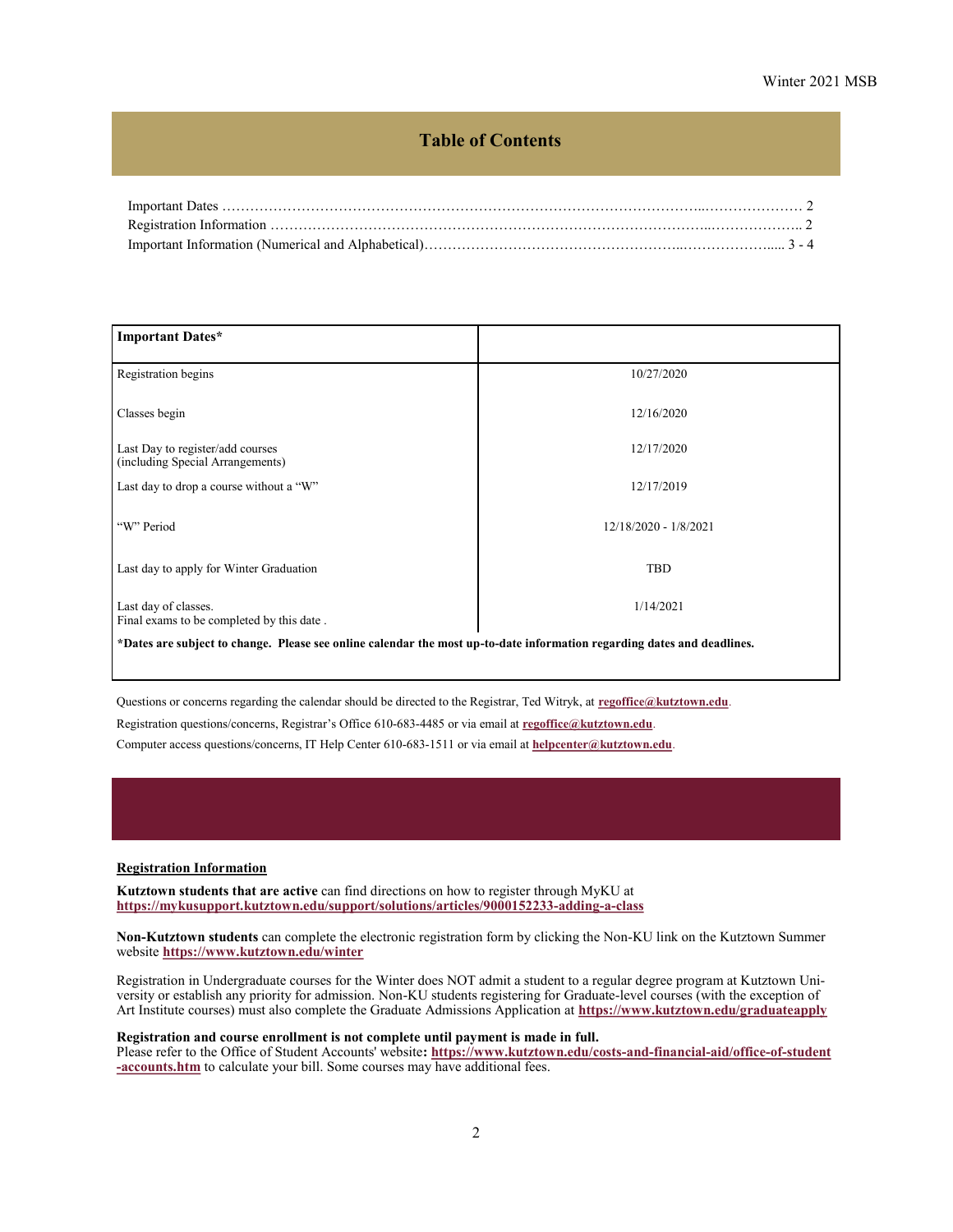|                                                                                          |                                                                                                                                                                                                                                                                                                                                                                                                                                                                                                                                                                                                         |                                                                                                                                                                                                  |    | <b>Important Information (Numerical and Alphabetical)</b>                                                                                                                                                                                                                                                                        |           |                      |           |                     |  |
|------------------------------------------------------------------------------------------|---------------------------------------------------------------------------------------------------------------------------------------------------------------------------------------------------------------------------------------------------------------------------------------------------------------------------------------------------------------------------------------------------------------------------------------------------------------------------------------------------------------------------------------------------------------------------------------------------------|--------------------------------------------------------------------------------------------------------------------------------------------------------------------------------------------------|----|----------------------------------------------------------------------------------------------------------------------------------------------------------------------------------------------------------------------------------------------------------------------------------------------------------------------------------|-----------|----------------------|-----------|---------------------|--|
| 400-level courses                                                                        | Courses at the 400-level are graduate courses open to undergraduate students in their junior or senior year who have a<br>cumulative grade point average of 2.90 or better. Undergraduates who have less than the required average must obtain<br>written permission from the instructor and submit it with their registration forms.                                                                                                                                                                                                                                                                   |                                                                                                                                                                                                  |    |                                                                                                                                                                                                                                                                                                                                  |           |                      |           |                     |  |
| <b>Building Codes</b>                                                                    | АF                                                                                                                                                                                                                                                                                                                                                                                                                                                                                                                                                                                                      | Academic Forum                                                                                                                                                                                   | GC | Graduate Center                                                                                                                                                                                                                                                                                                                  | LY        | Lytle Hall           | <b>SH</b> | Sharadin Art Studio |  |
|                                                                                          | BН                                                                                                                                                                                                                                                                                                                                                                                                                                                                                                                                                                                                      | <b>Boehm Science Building</b>                                                                                                                                                                    | GR | Grim-Knedler Sci Building                                                                                                                                                                                                                                                                                                        | OM        | Old Main             |           |                     |  |
|                                                                                          | BК                                                                                                                                                                                                                                                                                                                                                                                                                                                                                                                                                                                                      | <b>Beekey Building</b>                                                                                                                                                                           | HО | Honors Hall                                                                                                                                                                                                                                                                                                                      | RS        | Risley Hall          |           |                     |  |
|                                                                                          | DF                                                                                                                                                                                                                                                                                                                                                                                                                                                                                                                                                                                                      | DeFrancesco Building                                                                                                                                                                             | KY | Keystone Hall                                                                                                                                                                                                                                                                                                                    | RL        | Rohrbach Library     |           |                     |  |
|                                                                                          | FS                                                                                                                                                                                                                                                                                                                                                                                                                                                                                                                                                                                                      | Freyberger Schoolhouse                                                                                                                                                                           | LC | Learning Center                                                                                                                                                                                                                                                                                                                  | <b>SA</b> | Schaeffer Auditorium |           |                     |  |
| <b>Campus Store</b>                                                                      | Please see https://kubstore.com/ for information regarding KU Campus Store.                                                                                                                                                                                                                                                                                                                                                                                                                                                                                                                             |                                                                                                                                                                                                  |    |                                                                                                                                                                                                                                                                                                                                  |           |                      |           |                     |  |
| <b>Cancelled-low enrollment</b>                                                          | Students will be notified of courses cancelled due to low enrollment no later than the Friday before the start of the course<br>so that they may transfer to another class or receive a credit to their tuition charges.                                                                                                                                                                                                                                                                                                                                                                                |                                                                                                                                                                                                  |    |                                                                                                                                                                                                                                                                                                                                  |           |                      |           |                     |  |
| Cancelled-by the student                                                                 | Students must notify summeratku@kutztown.edu or regoffice@kutztown.edu that they wish to cancel registration<br><b>PRIOR</b> to the beginning of the summer session(s) in which they are registered.                                                                                                                                                                                                                                                                                                                                                                                                    |                                                                                                                                                                                                  |    |                                                                                                                                                                                                                                                                                                                                  |           |                      |           |                     |  |
| <b>Disabilities</b>                                                                      | If you received disability support services in high school through an IEP or 504 plan or had accommodations while en-<br>rolled at another university, you may be able to receive similar support at KU. If you have a disability and have not<br>needed or received prior accommodations, but anticipate needing support in order to have equal access to programs,<br>services, or facilities, you may also request services through the Disability Services Office (DSO).<br>To ensure that accommodations are in place for the start of the semester, complete the steps below as soon as possible. |                                                                                                                                                                                                  |    |                                                                                                                                                                                                                                                                                                                                  |           |                      |           |                     |  |
|                                                                                          |                                                                                                                                                                                                                                                                                                                                                                                                                                                                                                                                                                                                         | accommodations.                                                                                                                                                                                  |    | 1. Download the Accommodations Request Form and Documentation Guidelines file at www.kutztown.edu/DSO/<br>2. Submit all documents to the DSO as soon as possible.                                                                                                                                                                |           |                      |           |                     |  |
|                                                                                          |                                                                                                                                                                                                                                                                                                                                                                                                                                                                                                                                                                                                         |                                                                                                                                                                                                  |    | Please contact the DSO at $DSO(\hat{a})$ <b>kutztown.edu</b> if you have any questions.                                                                                                                                                                                                                                          |           |                      |           |                     |  |
| <b>Distance Education</b>                                                                |                                                                                                                                                                                                                                                                                                                                                                                                                                                                                                                                                                                                         | 3 types of distance education courses are commonly used: Blended - courses meet 30-79% online, 80-99% online, 100%<br>Online. Graduate sections = $800-809$ ; Undergraduate sections = $810-819$ |    |                                                                                                                                                                                                                                                                                                                                  |           |                      |           |                     |  |
| Dropping a course                                                                        | Courses can be dropped through MyKU until the dates listed on the previous page. After this time, you must go to the<br>Registrar's Office to drop a course.                                                                                                                                                                                                                                                                                                                                                                                                                                            |                                                                                                                                                                                                  |    |                                                                                                                                                                                                                                                                                                                                  |           |                      |           |                     |  |
| <b>FERPA (Family Educational</b><br><b>Rights and Privacy Act of 1974 as</b><br>amended) | This federal law states that institutions may not disclose information about students nor permit inspection of their records<br>without their permission unless such action is covered by certain exceptions stipulated in the act. The full provisions are<br>available at https://www.kutztown.edu/about-ku/administrative-offices/registrar/ferpa.htm                                                                                                                                                                                                                                                |                                                                                                                                                                                                  |    |                                                                                                                                                                                                                                                                                                                                  |           |                      |           |                     |  |
| <b>Financial Aid</b>                                                                     |                                                                                                                                                                                                                                                                                                                                                                                                                                                                                                                                                                                                         |                                                                                                                                                                                                  |    | Please see https://www.kutztown.edu/financialaid for information.                                                                                                                                                                                                                                                                |           |                      |           |                     |  |
| Grading                                                                                  |                                                                                                                                                                                                                                                                                                                                                                                                                                                                                                                                                                                                         |                                                                                                                                                                                                  |    | The following grade options are available: A (4.0), A- (3.67), B+ (3.33), B (3.0), B- (2.67), C+ (2.33), C (2.0), D (1.0),<br>$\mathbf{F}(0.0)$ *Please note that there are no A+, C-, D+ or D– grading options.                                                                                                                 |           |                      |           |                     |  |
| Graduation                                                                               | The graduation application is available through MyKU once students are eligible to apply. The application deadlines are<br>available on the previous page.                                                                                                                                                                                                                                                                                                                                                                                                                                              |                                                                                                                                                                                                  |    |                                                                                                                                                                                                                                                                                                                                  |           |                      |           |                     |  |
| Housing                                                                                  | Please see https://www.kutztown.edu/housing for information regarding Housing and Residence Life.                                                                                                                                                                                                                                                                                                                                                                                                                                                                                                       |                                                                                                                                                                                                  |    |                                                                                                                                                                                                                                                                                                                                  |           |                      |           |                     |  |
| <b>ID</b> cards                                                                          | Summer students who are not regular Kutztown University students do not need an ID; however, all students must have<br>an ID card to access a purchased meal plan.                                                                                                                                                                                                                                                                                                                                                                                                                                      |                                                                                                                                                                                                  |    |                                                                                                                                                                                                                                                                                                                                  |           |                      |           |                     |  |
| Library                                                                                  | All students attending Kutztown receive borrowing privileges at Rohrbach Library.                                                                                                                                                                                                                                                                                                                                                                                                                                                                                                                       |                                                                                                                                                                                                  |    |                                                                                                                                                                                                                                                                                                                                  |           |                      |           |                     |  |
| <b>Meal Plans</b>                                                                        | Please see https://www.kutztown.edu/dining for information.                                                                                                                                                                                                                                                                                                                                                                                                                                                                                                                                             |                                                                                                                                                                                                  |    |                                                                                                                                                                                                                                                                                                                                  |           |                      |           |                     |  |
| <b>Meeting Days in MyKU</b>                                                              |                                                                                                                                                                                                                                                                                                                                                                                                                                                                                                                                                                                                         |                                                                                                                                                                                                  |    | M-Monday T-Tuesday W-Wednesday H-Thursday F-Friday A-Saturday S-Sunday                                                                                                                                                                                                                                                           |           |                      |           |                     |  |
| <b>Overload Approval</b>                                                                 |                                                                                                                                                                                                                                                                                                                                                                                                                                                                                                                                                                                                         |                                                                                                                                                                                                  |    | Neither Undergraduate nor Graduate students should attempt more than nine (9) semester hours of credit in either Sum-<br>mer I or Summer II. A course load of more than 9 hours in either session requires the approval of the Department<br>Chair for Undergraduates and approval from the Graduate Dean for Graduate students. |           |                      |           |                     |  |

 $\mathbf{I}$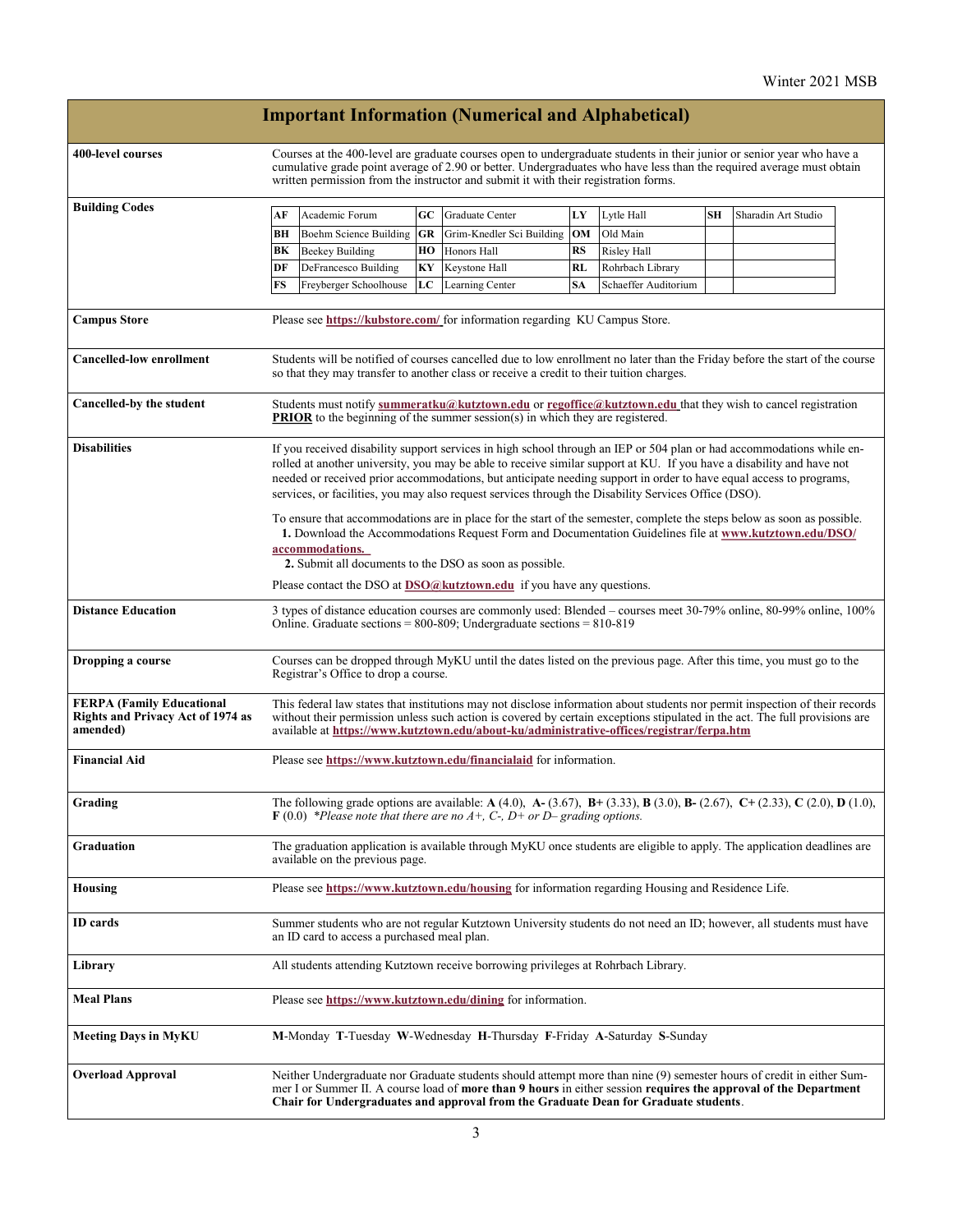|                                  | <b>Important Information (Numerical and Alphabetical) Continued</b>                                                                                                                                                                                                                                                                                                                                                                                                                                                                                                                                                                                                                                                                                                                                                                           |
|----------------------------------|-----------------------------------------------------------------------------------------------------------------------------------------------------------------------------------------------------------------------------------------------------------------------------------------------------------------------------------------------------------------------------------------------------------------------------------------------------------------------------------------------------------------------------------------------------------------------------------------------------------------------------------------------------------------------------------------------------------------------------------------------------------------------------------------------------------------------------------------------|
| <b>Repeat Policy</b>             | Undergraduate students will be limited to a <i>maximum</i> total of $\sin(6)$ repeats. A single course can be repeated a <i>maximum</i> of<br><i>three (3)</i> times. Only the most recent grade will be calculated in the GPA and the total credits needed for graduation. The course<br>must be repeated at Kutztown. Students must obtain permission from their Department Chair and the Dean of their ma-<br>jor to take a course beyond the maximum number of repeats for an individual course OR the overall maximum repeats.<br>Graduate and Post-Baccalaureate students can repeat a single course for graduate improvement only once. They will be limited<br>to a maximum of two repeats across the program. The most recent grade (regardless of whether it is higher or lower) will be the<br>grade used for the GPA calculation. |
| <b>Transcript Requests</b>       | Official transcript requests can now be made online through MyKU or via PDF on the Registrar's Office webpage. Please allow<br>2-3 business days after receipt for processing.                                                                                                                                                                                                                                                                                                                                                                                                                                                                                                                                                                                                                                                                |
| <b>Tuition and Fees</b>          | Please see Office of Student Accounts' website: https://www.kutztown.edu/about-ku/administrative-offices/student-<br>accounts.html or information.                                                                                                                                                                                                                                                                                                                                                                                                                                                                                                                                                                                                                                                                                            |
| <b>Veterans</b>                  | Veterans eligible for educational benefits under the G.I. Bill should contact the certifying official Kate (Catchmark) Peffley at<br>610-683-4505 or Peffley@kutztown.edu                                                                                                                                                                                                                                                                                                                                                                                                                                                                                                                                                                                                                                                                     |
| <b>Withdrawal Process/Policy</b> | Withdrawal from a course through midnight of the second day of the session will not be recorded on the student's transcript. The<br>"W" periods are listed on the previous page. The official date of withdrawal is the date the Registrar receives Notification in<br>Writing with the student's original signature. See the detailed Withdrawal Policy page for the Refund/Reduction charts. Please<br>also see the Financial Aid website: (https://www.kutztown.edu/financialaid)<br>and Office of Student Accounts website: (https://www.kutztown.edu/about-ku/administrative-offices/student-<br>accounts.html)                                                                                                                                                                                                                          |